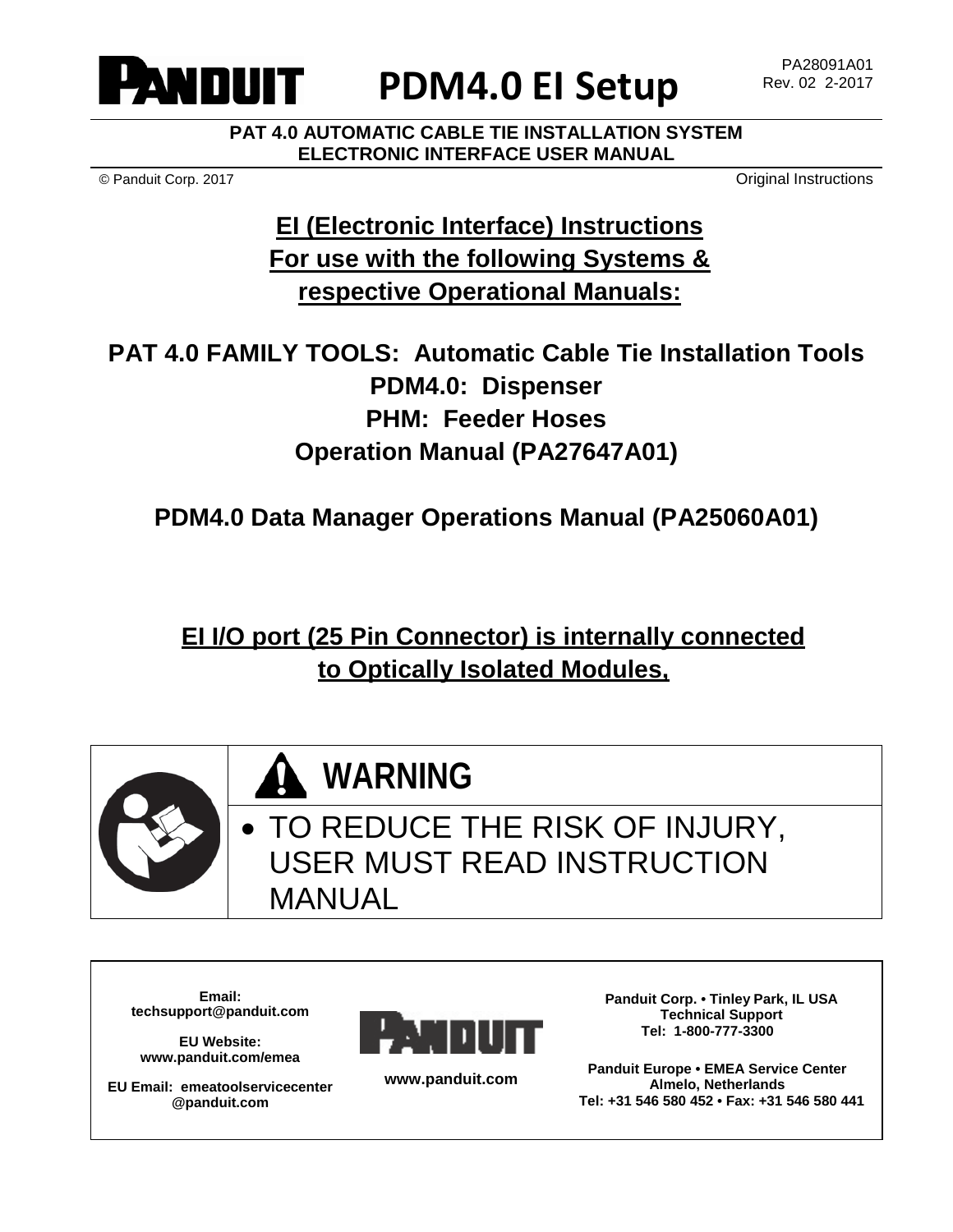## 1: INTRODUCTION

The PAT Fully Automatic Cable Tie Installation System was designed by Panduit Corporation to install Panduit continuously molded cable ties for high volume wire harnessing applications.

|   | NOTE: In the interest of higher quality and value, Panduit products are |
|---|-------------------------------------------------------------------------|
| ႙ | continually being improved and updated.                                 |
| 丄 | Consequently, pictures may vary from the enclosed product.              |

#### 2: SYSTEM SPECIFICATIONS

The Panduit Corporation PAT Cable Tie Installation System consists of four compatible units: the PAT Installation Tool, the PDM Dispenser, the PHM Feeder Hose, and Panduit Pan-Ty XMR Cable Ties. Cable ties are available in reels of 5000 pcs.

**NOTE:** Any substitution may cause serious damage to the system and/or injury to the operator.

| <b>SYMBOL</b> | <b>EXPLANATION</b>                                                            |
|---------------|-------------------------------------------------------------------------------|
|               | <b>Warning: Hazardous Voltage</b><br><b>Disconnect power before servicing</b> |
|               | <b>Warning: Head Obstruction</b>                                              |
|               | <b>Warning: Sever Hand</b>                                                    |
|               | <b>Warning: Wear Safety Glasses</b>                                           |
|               | <b>Caution: Air Inlet</b>                                                     |
|               | <b>WEEE Compliance</b>                                                        |
|               | <b>Read the Manual</b>                                                        |
|               | <b>VAC</b>                                                                    |
|               | <b>FUSE</b>                                                                   |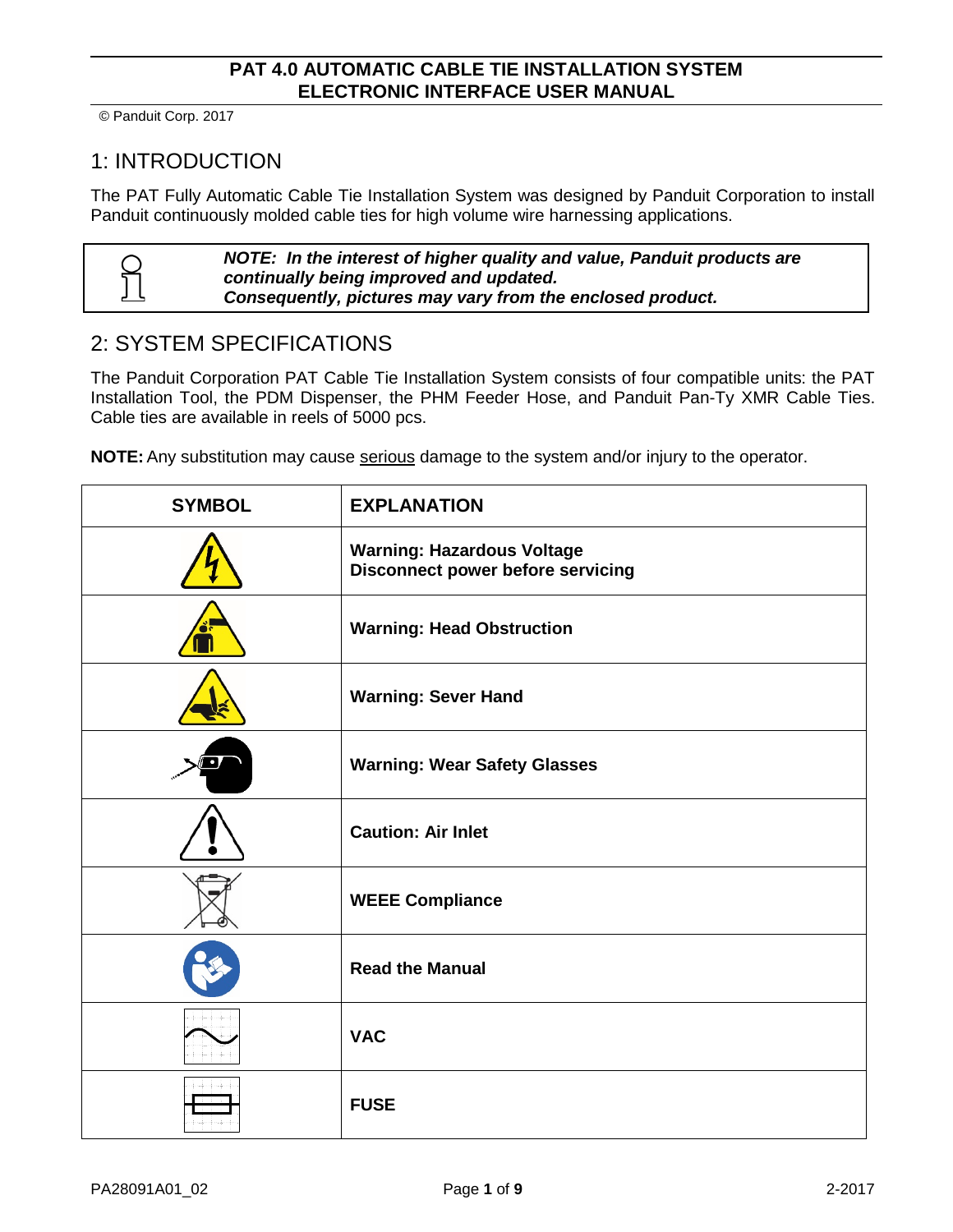© Panduit Corp. 2017

#### **Automatic Cable Tie Tool System Overview & Tool Cycle: (Applies to all Panduit Automatic Cable Tie Tool Systems, Listed on Page 1)**



#### **Tool Cycle with Customer Controlled Tool Actuator / Robot & Use of EI-Port:**

- 1. Customer Controlled Actuator closes Tool Head Jaw lever, closing Jaw & **S1** switch, to enable EI-Port to receive remote trigger input at EI 25 pin D-sub. Connector. {NOTE: Customer Actuator must hold Tool Jaw Lever closed during entire cycle for proper Cable Tie Application}
- 2. Short "primary" air burst sends tie past Dispenser "Gate" and Dispenser Tie Exit Sensor, **S2**, and into Tie Transfer Hose, then "primary" air burst stops.
- 3. "Gate" in Dispenser closes and second air burst transports tie through Tie Transfer Hose toward Tool Head.
- 4. Tie enters Tool Head, passing through Tie Entry Sensor, **S3**, stopping in jaws of Tool Head, and Dispenser moves the next tie into position ready for next cycle.
- 5. Upper Jaw moves to thread tie strap through tie head, then tensioning around wire bundle takes place.
- 6. Tie reaches desired tension and excess tie strap is cut-off, activating Detent Sensor **S4** to end cycle.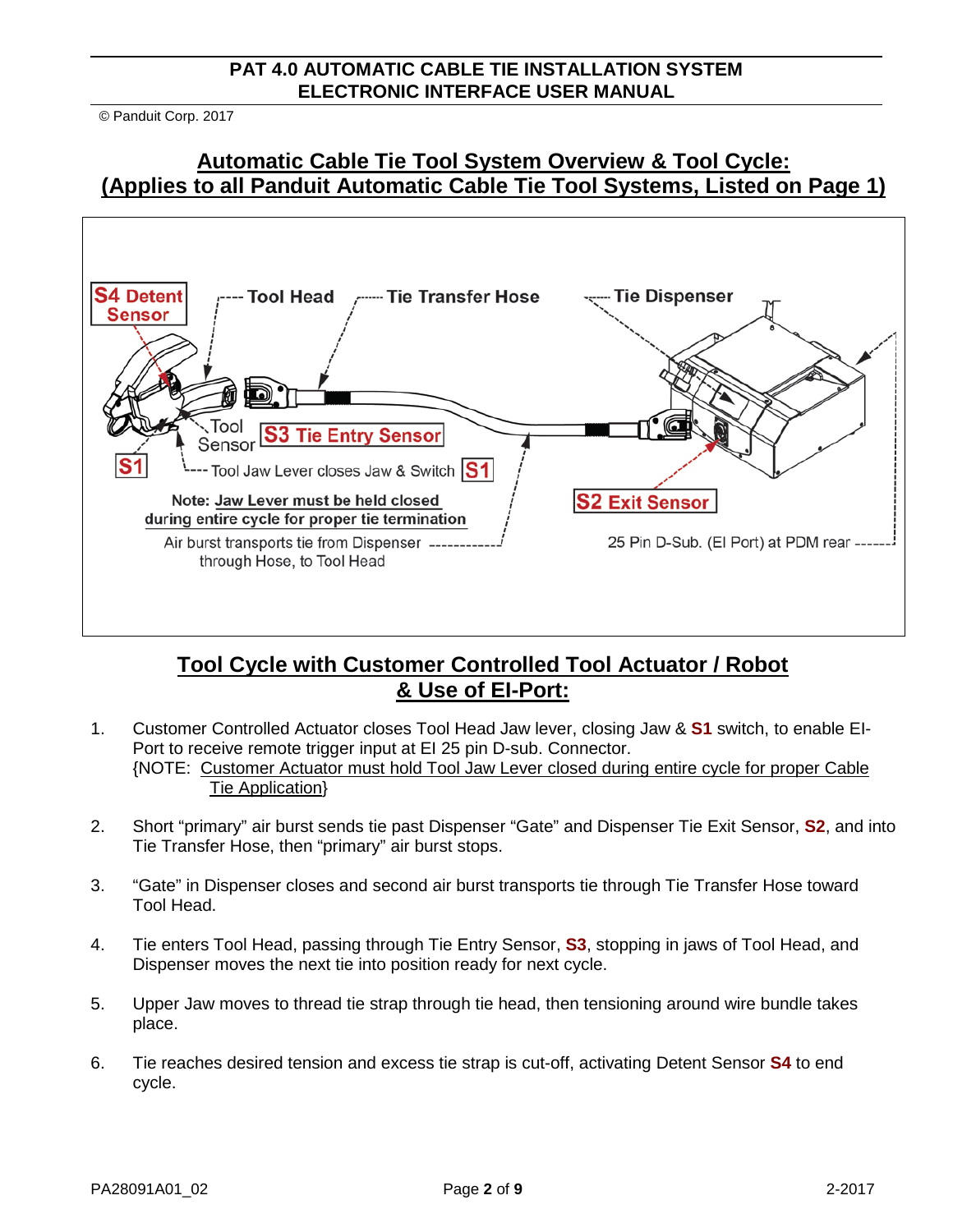© Panduit Corp. 2017

# **EI I/O Port Modules: Electrical Specification / Schematic**

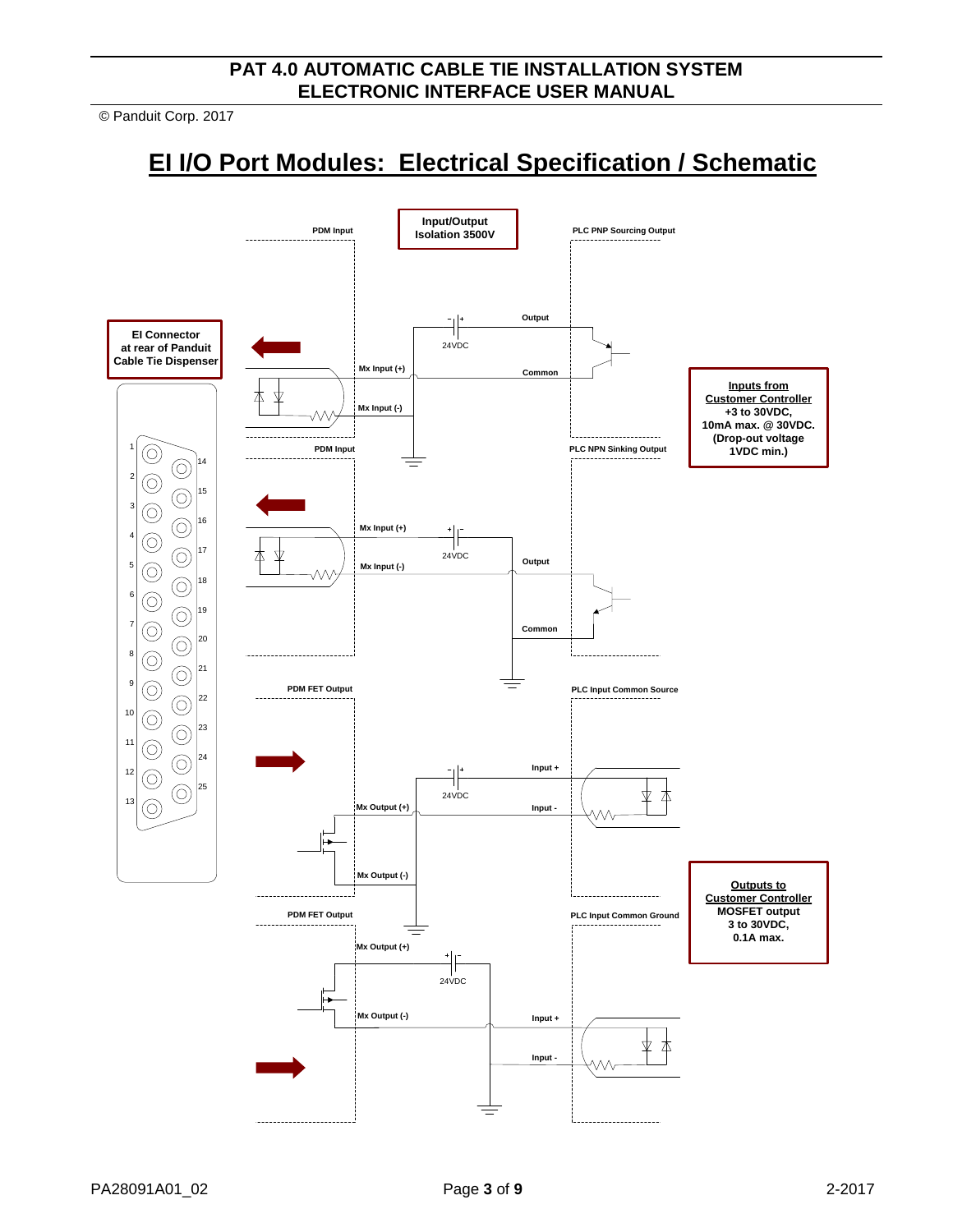© Panduit Corp. 2017

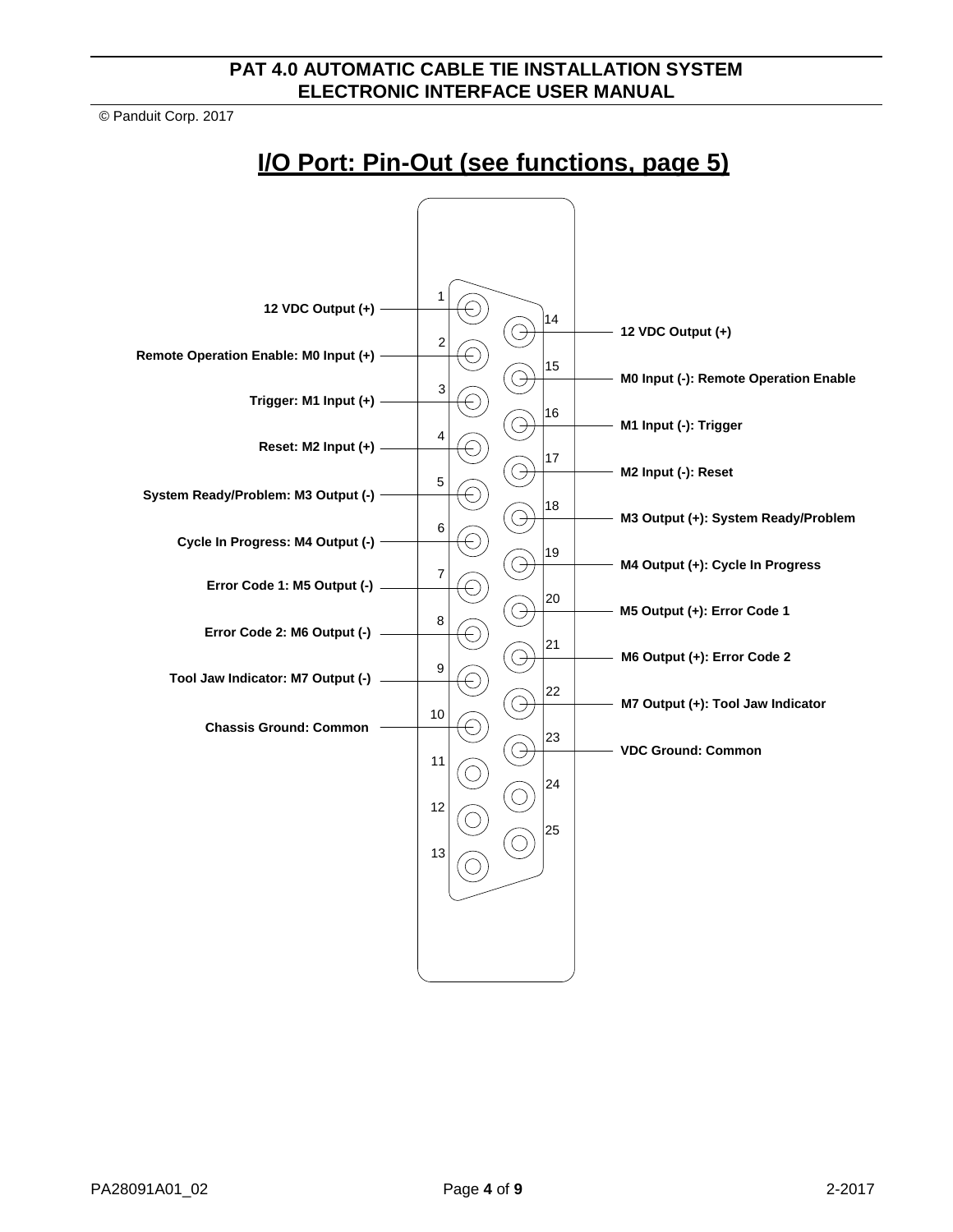|                                                      | <b>VO</b><br><b>NUMBER</b> | <b>25 PIN D-SUB</b><br><b>Pin Numbers</b> |                |
|------------------------------------------------------|----------------------------|-------------------------------------------|----------------|
| <b>IO Function Definition</b>                        |                            | ٠                                         |                |
| 12 VDC Output @ 0.75 A                               |                            | 1,14                                      |                |
| <b>Chassis Ground</b>                                |                            |                                           | 10             |
| <b>DC Ground</b>                                     |                            |                                           | 23             |
| <b>INPUTS (To Dispenser-El from Remote Control)</b>  |                            |                                           |                |
| Remote Operation Enable (ROE)                        | M <sub>0</sub>             | 2                                         | 15             |
| Trigger (start cycle)                                | M1                         | 3                                         | 16             |
| Reset                                                | M <sub>2</sub>             | 4                                         | 17             |
| <b>OUTPUTS (From Dispenser-EI to Remote Control)</b> |                            |                                           |                |
| System Ready / Error                                 | M <sub>3</sub>             | 18                                        | 5              |
| Cycle In Process (CIP)                               | M4                         | 19                                        | 6              |
| Error Code 1                                         | M <sub>5</sub>             | 20                                        | $\overline{7}$ |
| Error Code 2                                         | M <sub>6</sub>             | 21                                        | 8              |
| Tool Jaw Indicator                                   | <b>M7</b>                  | 22                                        | 9              |

#### **I/O Port Functions ("M#" indicates I/O Module #)**

**Table 1: IO Function Connector Pin Definition**

### **Error Code Definition ("M#" indicates I/O Module #) (Check PDM display for additional information and correction)**

| M5 & M6 Error Code       | M <sub>5</sub> | M6     |
|--------------------------|----------------|--------|
| No Error                 | Closed         | Closed |
| <b>Exit Sensor Error</b> | Open           | Closed |
| <b>Tool Sensor Error</b> | Closed         | Open   |
| <b>Tie/PDM Error</b>     | Open           | Open   |

**Table 2: Error Code Definition**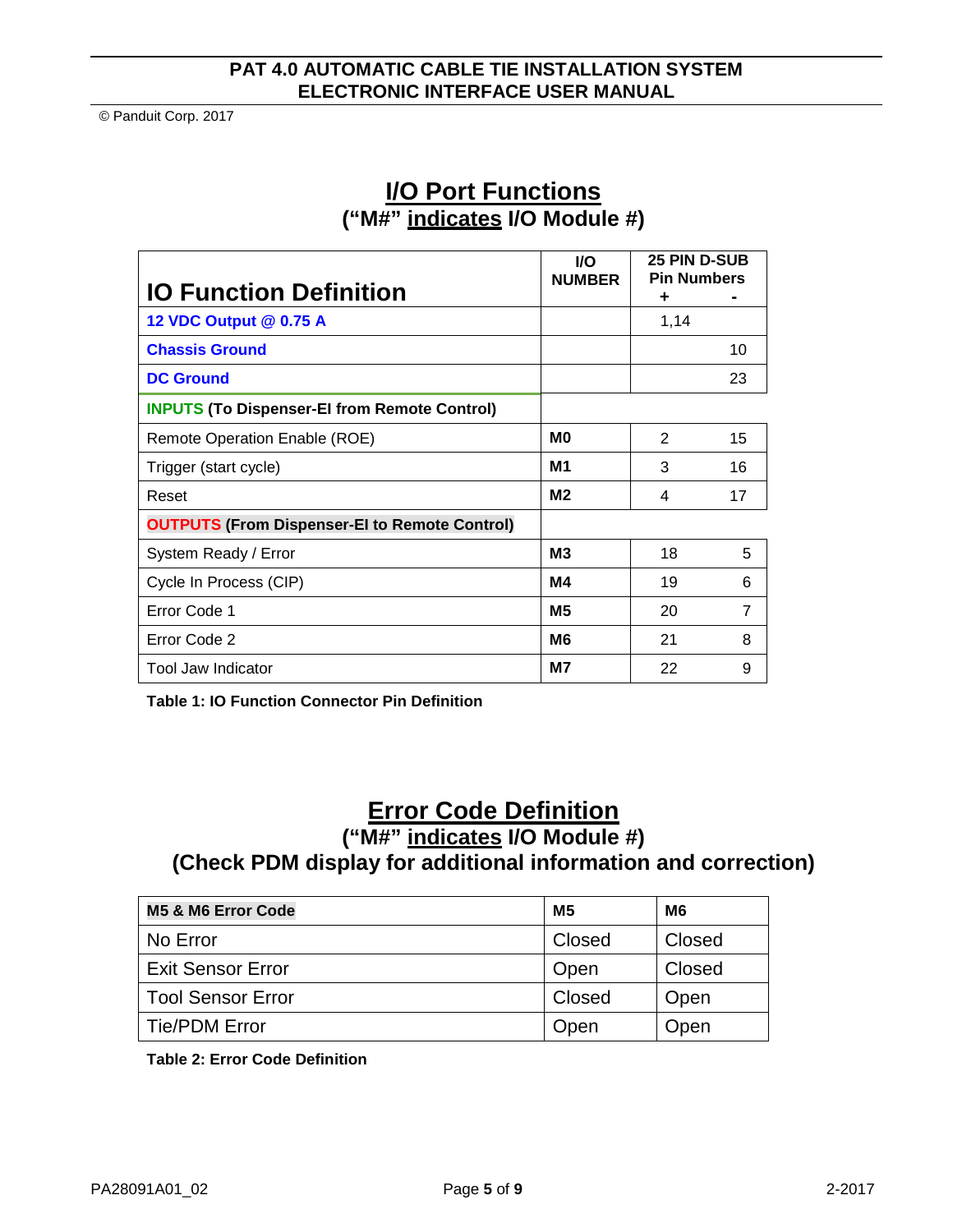## **Cycle Progress Signal Definition ("M#" indicates I/O Module #) (See Flow Chart on pages 6 & 7 for cycle timing)**

|                                                                             | <b>INPUTS</b>           |                     |                         | <b>OUTPUTS</b>          |                  |                      |                                      |                                    |
|-----------------------------------------------------------------------------|-------------------------|---------------------|-------------------------|-------------------------|------------------|----------------------|--------------------------------------|------------------------------------|
| <b>Cycle</b><br><b>Progress</b>                                             | <b>MO</b><br><b>ROE</b> | M1<br>Trigger       | M <sub>2</sub><br>Reset | M <sub>3</sub><br>Ready | M4<br><b>CIP</b> | <b>M5</b><br>Error 1 | M <sub>6</sub><br>Error <sub>2</sub> | M <sub>7</sub><br>Jaw<br>Indicator |
| <b>PLC Off</b>                                                              | Open                    | <b>No</b><br>Effect | <b>No</b><br>Effect     | Closed                  | Open             | Error<br>Code        | Error<br>Code                        | Open                               |
| PLC On<br><b>PDM</b> Error                                                  | Closed                  | Open                | Open                    | Open                    | Open             | Error<br>Code        | Error<br>Code                        | Open                               |
| PLC On<br><b>PDM Ready</b>                                                  | Closed                  | Open                | Open                    | Closed                  | Open             | Error<br>Code        | Error<br>Code                        | Open                               |
| PLC On<br><b>PDM Reset</b>                                                  | Closed                  | <b>No</b><br>Effect | Closed                  | Open                    | Open             | Error<br>Code        | Error<br>Code                        | Open                               |
| PLC On<br><b>PDM Ready</b><br><b>JAW Closed</b>                             | Closed                  | Open                | Open                    | Closed                  | Open             | Error<br>Code        | Error<br>Code                        | Closed                             |
| PLC On<br><b>PDM Ready</b><br><b>JAW Closed</b><br>Cycle In<br>Progress     | Closed                  | Closed              | Open                    | Closed                  | Closed           | Error<br>Code        | Error<br>Code                        | Closed                             |
| PLC On<br><b>PDM Ready</b><br>Cycle In<br>Progress                          | Closed                  | Closed              | Open                    | Closed                  | Closed           | Error<br>Code        | Error<br>Code                        | Open/<br>Closed                    |
| PLC On<br><b>PDM Ready</b><br><b>JAW Closed</b><br>Cycle Not In<br>Progress | Closed                  | Closed              | Open                    | Closed                  | Open             | Error<br>Code        | Error<br>Code                        | Closed                             |

**Table 3: Cycle Progress Definition**

**\* M7 must be closed to start cycle. M7 may remain "Closed" continually or "Open" at end of cycle.** *M7 should remain closed during entire cycle indicating Tool Jaw Lever is held closed* **to allow proper cable tie application. If Tool Jaw Lever opens after cycle in progress, the cycle will continue and cable tie may not thread into tool tensioning mechanism. This may create Tie in Tool Error.**

**\* Dispenser outputs M3, M4, M5, M6 & M7 may be monitored by the PLC without the need to drive Dispenser inputs M0, M1 & M2.**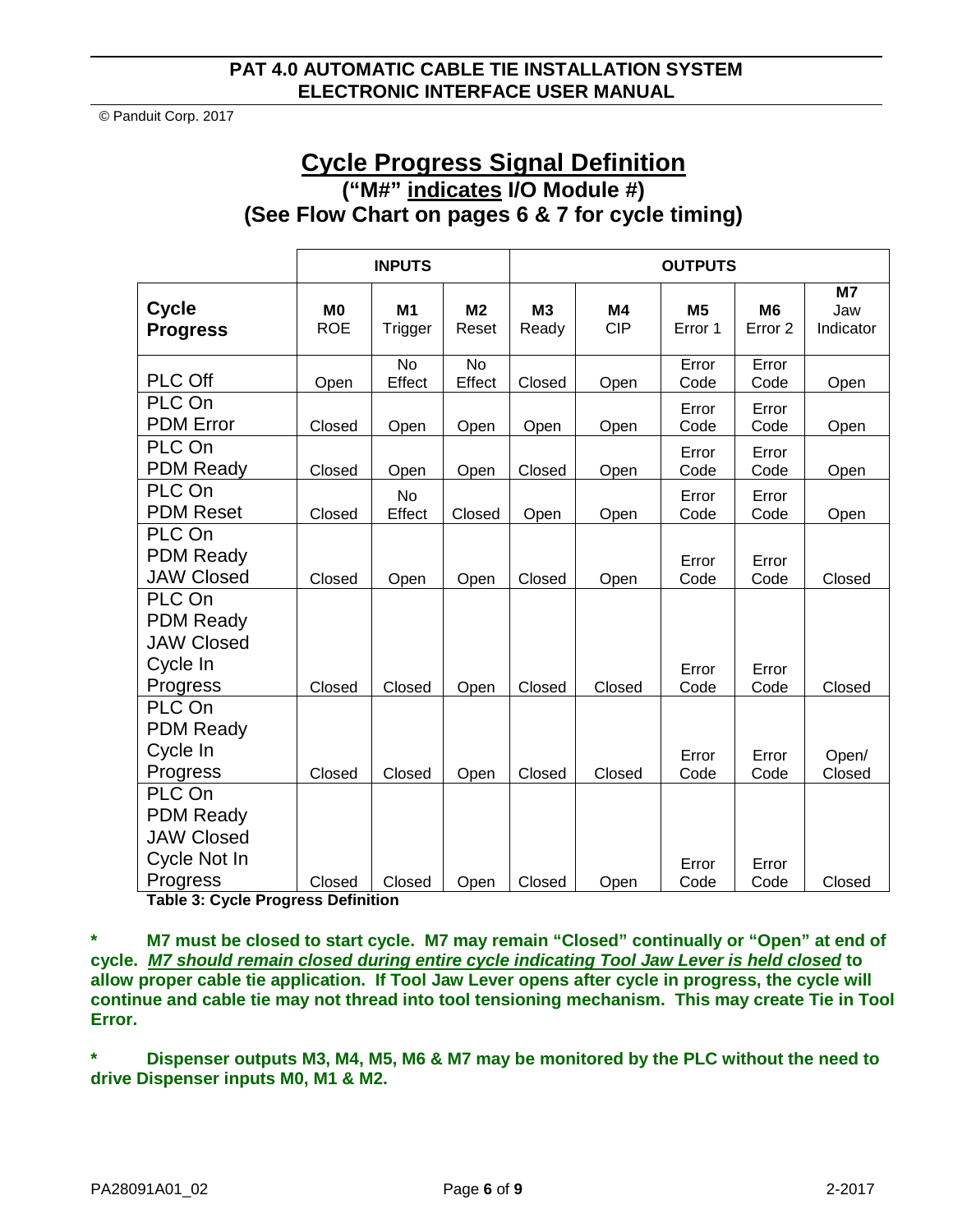© Panduit Corp. 2017

# **EI PLC Program Flow Chart Recommendation**

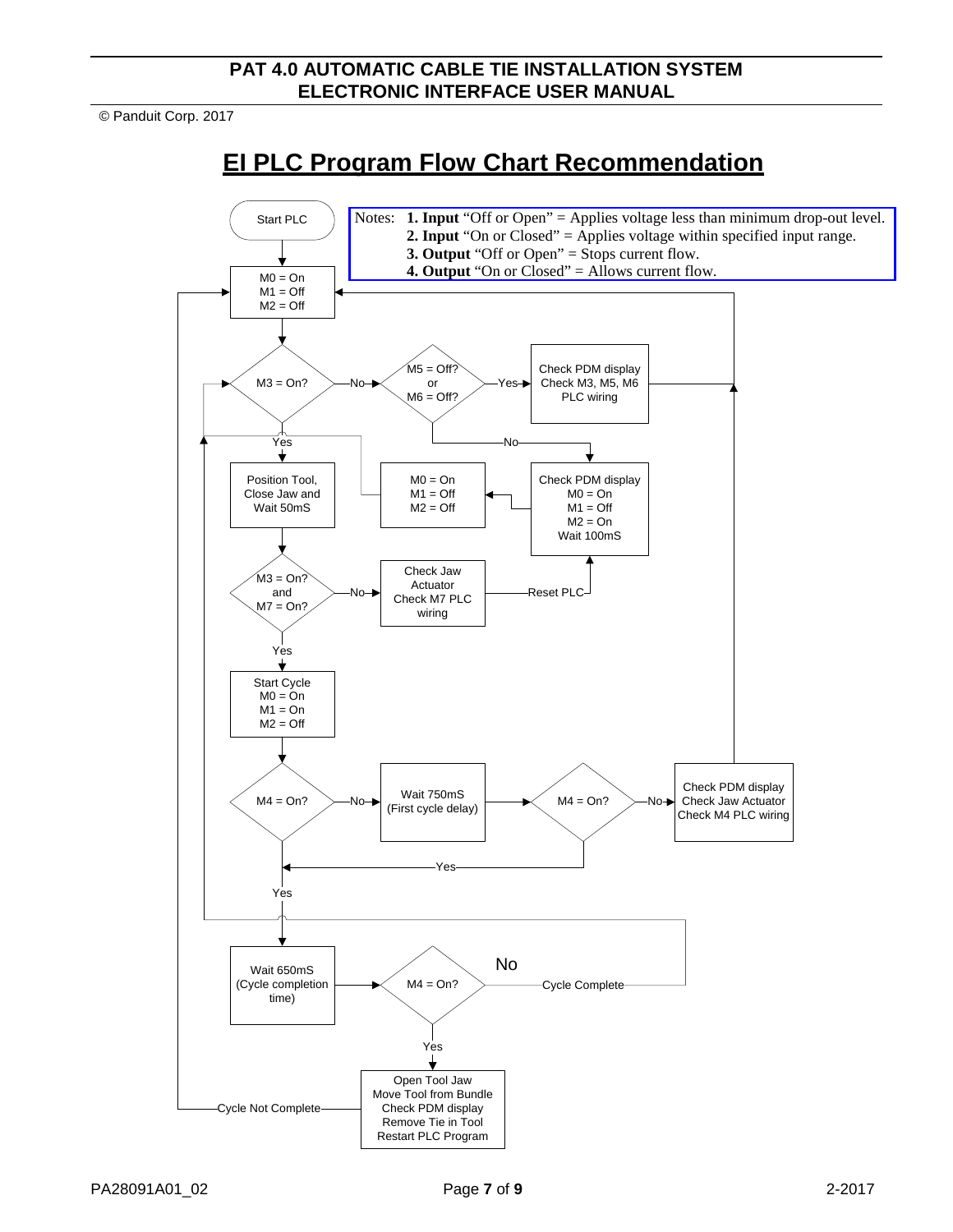# **Cable Tie Dispenser Display for Errors & Corrective Action**

| <b>Dispenser</b><br><b>Display</b>                                                                                          | <b>Possible Cause</b>                                                                                                                                                                                                                          | <b>Corrective Action</b>                                                                                                                                                                                                                                                                                                                                                                                                                                                                                                                                                                                                                                                                                                                                                                                                                                                                                                                                                                                                                                                                                                    |
|-----------------------------------------------------------------------------------------------------------------------------|------------------------------------------------------------------------------------------------------------------------------------------------------------------------------------------------------------------------------------------------|-----------------------------------------------------------------------------------------------------------------------------------------------------------------------------------------------------------------------------------------------------------------------------------------------------------------------------------------------------------------------------------------------------------------------------------------------------------------------------------------------------------------------------------------------------------------------------------------------------------------------------------------------------------------------------------------------------------------------------------------------------------------------------------------------------------------------------------------------------------------------------------------------------------------------------------------------------------------------------------------------------------------------------------------------------------------------------------------------------------------------------|
| "Dispenser jam -<br>check tie loading"                                                                                      | Dispenser rotary receiver<br>did not advance next tie<br>into position; due to bent<br>cable tie, or jam of carrier<br>strip in strip exit chute.<br>{PDS-El Only: Or Cable<br>Tie Reel Moved off of Reel<br>Pivot Disk on Dispenser<br>Frame} | Press "Buzzer" button to turn buzzer off.<br>1.<br>2.<br>Check rotary receiver and connection block for jammed cable tie, and<br>check for jam in carrier strip exit chute.<br>Press "Unload" to back loose cable ties from rotary receiver & un-jam.<br>3.<br>Cut excess carrier strip and any distorted or damaged cable ties from<br>4.<br>cable tie reel.<br>Close Cover and perform loading procedure.<br>5.                                                                                                                                                                                                                                                                                                                                                                                                                                                                                                                                                                                                                                                                                                           |
| "Out of ties or tie<br>in dispenser"                                                                                        | A. Reel empty; dispenser<br>out of cable ties.<br>B. Reel not empty; tool<br>cycled without enough<br>cable ties loaded,<br>C. Cable tie prevented<br>from leaving dispenser.                                                                  | A. 1. Press "Buzzer" button to turn buzzer off.<br>2. Press "Continue"; then "Menu" to bring up "Reset" display.<br>3. Press "Reset load" to bring up "Load, Unload, Menu" display and<br>perform the standard reloading procedure.<br>B. 1. Press "Buzzer" button to turn buzzer off.<br>2. Press "Continue"; then "Menu" to bring up "Reset" display.<br>3. Press "Reset load" to bring up "Load, Unload, Menu" display.<br>4. Press "Load" to load one (1) cable tie and resume operation.<br>C. 1. Disconnect air hose and feeder hose from dispenser.<br>2. Remove cable tie from Dispenser connector block, if present. (if tie<br>does not come out freely, turn dispenser off / then on again, to reset<br>rotary receiver position). If not able to remove a stuck tie, notify your<br>maintenance department.<br>3. After Cable Tie is removed, reconnect air hose and feeder hose to<br>dispenser.<br>4. Press "Continue"; then "Menu" button to bring up "Reset" display.<br>5. Press "Reset load" to bring up "Load, Unload, Menu" display.<br>6. Press "Load" to load one (1) cable tie and resume operation. |
| "Cover is open, no<br>tie loaded"                                                                                           | A. Cover was open when<br>"Load" was pressed.<br>B. Cover was open when<br>tool was cycled.                                                                                                                                                    | A. 1. Press "Buzzer" button to turn buzzer off.<br>2. Close Cover.<br>3. Resume loading procedure.<br>B. 1. Press "Buzzer" to turn buzzer off.<br>2. Close Cover.<br>3. Press "Load" to load one (1) cable tie and resume operation.                                                                                                                                                                                                                                                                                                                                                                                                                                                                                                                                                                                                                                                                                                                                                                                                                                                                                        |
| "Check for low air<br>pressure" (or<br>"high")                                                                              | A. Incoming air pressure<br>too low or too high.<br>B. Air not connected.                                                                                                                                                                      | 1. Press "Buzzer" button to turn buzzer off. 2. Set air pressure 65-85<br>А.<br>PSIG (4.5-5.8 bar), with max. 10 PSIG (0.7 bar) drop.<br>B. Connect air to PDM.                                                                                                                                                                                                                                                                                                                                                                                                                                                                                                                                                                                                                                                                                                                                                                                                                                                                                                                                                             |
| "Tie stuck in exit<br>sensor" or<br>"Blocked or dirty<br>exit sensor" or<br>"No exit sensor<br>seen – service<br>tool soon" | Exit sensor in dispenser is<br>obstructed by a cable tie or<br>excess debris (dirt, grime).<br>or<br>Cable tie in feeder hose<br>when cycle started.<br>or<br>Exit sensor in dispenser is<br>not functioning properly.                         | 1. Press "Buzzer" button to turn buzzer off.<br>2. Disconnect feeder hose from dispenser and remove tie from dispenser<br>connector block if present (if tie does not come out freely, turn<br>dispenser off / then on again, to reset rotary receiver position). If not<br>able to remove a stuck tie, notify your maintenance department.<br>3. Reconnect feeder hose, and resume operation.<br>4. If tie is not found, reconnect feeder hose and follow the same<br>Corrective Action for "Tie in hose - press air burst" error to remove<br>the cable tie from the system.<br>5. If the same error is repeated, clean the dispenser exit sensor lens and<br>resume operation.<br>6. If the same error is still repeated, maintenance is required to replace the<br>exit sensor.                                                                                                                                                                                                                                                                                                                                         |